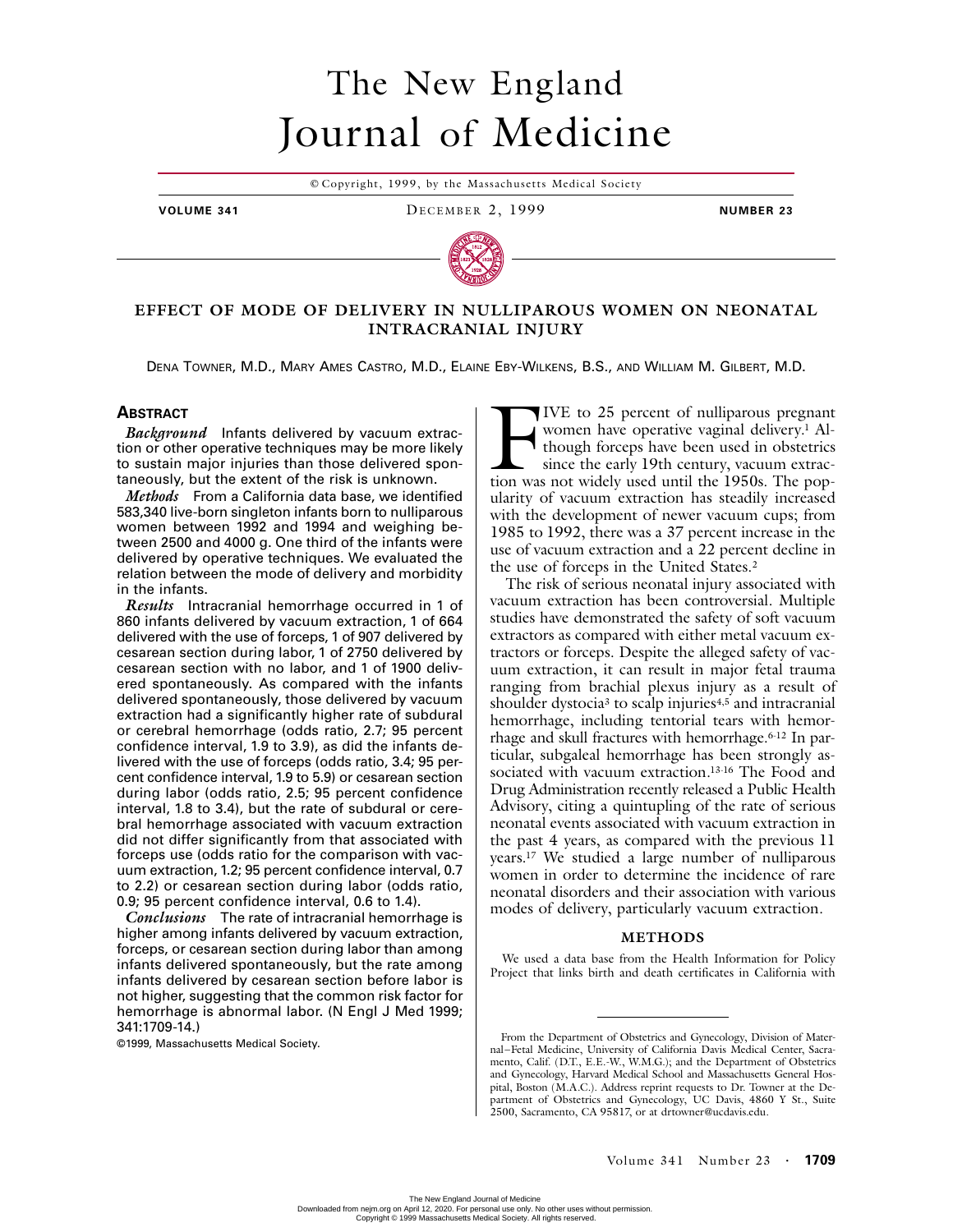| BETWEEN 1992 AND 1994, ACCORDING TO THE MODE OF DELIVERY. <sup>*</sup> |                                       |                                    |                                   |                                   |                                                                             |              |  |  |  |  |  |
|------------------------------------------------------------------------|---------------------------------------|------------------------------------|-----------------------------------|-----------------------------------|-----------------------------------------------------------------------------|--------------|--|--|--|--|--|
| <b>YEAR</b>                                                            | <b>SPONTANEOUS</b><br><b>DELIVERY</b> | <b>VACUUM</b><br><b>EXTRACTION</b> | <b>CESAREAN</b><br><b>SECTION</b> | <b>FORCEPS</b><br><b>DELIVERY</b> | <b>VACUUM</b><br><b>EXTRACTION</b><br><b>AND FORCEPS</b><br><b>DELIVERY</b> | <b>TOTAL</b> |  |  |  |  |  |
|                                                                        | number of infants (percent)           |                                    |                                   |                                   |                                                                             |              |  |  |  |  |  |
| 1992                                                                   | 133,486 (66.3)                        | 18,667 (9.3)                       | 41,502(20.6)                      | 6,519(3.2)                        | 1105(0.5)                                                                   | 201,279      |  |  |  |  |  |
| 1993                                                                   | 128,737 (66.6)                        | 19,499 (10.1)                      | 39,235 (20.3)                     | 4,948(2.6)                        | 920(0.5)                                                                    | 193,339      |  |  |  |  |  |
| 1994                                                                   | 125,576 (66.5)                        | 21,188(11.2)                       | 36,688 (19.4)                     | 4,478(2.4)                        | 792(0.4)                                                                    | 188,722      |  |  |  |  |  |
| Total                                                                  | 387,799 (66.5)                        | 59,354 (10.2)                      | 117,425 (20.1)                    | 15,945 (2.7)                      | 2817(0.5)                                                                   | 583,340      |  |  |  |  |  |

**TABLE 1.** SINGLETON INFANTS BORN TO NULLIPAROUS WOMEN IN CALIFORNIA

\*Data are restricted to live-born infants weighing 2500 to 4000 g.

maternal and neonatal hospital-discharge records for the 328 civilian hospitals that report to the Office of State Health Planning and Development. The data base includes 98 percent of all births in the state. The clinical information in the data base is limited to data entered on birth certificates, death certificates, and *International Classification of Diseases, 9th Revision* (ICD-9) diagnostic codes and *Current Procedural Terminology* (CPT) procedural codes abstracted from the mother's and infant's discharge summaries. The study was approved by the institutional review board of the Office of State Health Planning and Development.

We studied all live-born singleton neonates born to nulliparous women between January 1, 1992, and December 31, 1994, and weighing between 2500 and 4000 g. Only nulliparous women were studied because they have an increased incidence of operative delivery. Vaginal breech deliveries were excluded. Neonates were grouped according to the mode of delivery: 387,799 infants were delivered spontaneously, 59,354 by vacuum extraction, 117,425 by cesarean delivery, 15,945 with use of forceps, and 2817 by combined use of forceps and vacuum extraction. The type of vacuum cup or forceps could not be determined because of the nature of the data base. Of the women who had cesarean deliveries, 84,417 were in labor at the time of delivery and 33,008 were not, according to the ICD-9 or CPT code. In 2342 of the women who were in labor when the cesarean delivery was performed, an attempt at operative vaginal delivery had been unsuccessful; in 82,075 women, cesarean delivery was performed during labor without an attempt at operative vaginal delivery.

ICD-9 and CPT codes for conditions reflecting major neonatal morbidity were determined from the discharge records for the infants. Codes for subdural or cerebral hemorrhage, intraventricular hemorrhage, subarachnoid hemorrhage, facial-nerve injury, and brachial plexus injury were considered to be direct indicators of major injury. Codes for convulsions, central nervous system depression, difficulty with feeding, and mechanical ventilation were considered to be indirect indicators of injury. Data on deaths of infants before discharge were included in the analysis.

The data were analyzed with the chi-square test or Fisher's exact test, and odds ratios with 95 percent confidence intervals were calculated. All statistical tests were two-sided.

#### **RESULTS**

There were 583,340 deliveries that met the study criteria. The distribution of infants according to the type of delivery is shown in Table 1. For all three years of the study, about one third of the women had operative deliveries.

Death before discharge occurred in 0.2 per 1000 infants delivered spontaneously, 0.3 per 1000 delivered by vacuum extraction, 0.5 per 1000 delivered with the use of forceps, 0.6 per 1000 delivered with the use of vacuum extraction and forceps combined, and 0.8 per 1000 delivered by cesarean section. The death rate did not differ significantly between infants delivered spontaneously and those delivered by vacuum extraction (odds ratio for the comparison with spontaneous delivery, 1.5; 95 percent confidence interval, 0.8 to 2.8), forceps delivery (odds ratio, 1.9; 95 percent confidence interval, 0.6 to 5.4), or vacuum extraction combined with forceps delivery (odds ratio, 2.6; 95 percent confidence interval, 0.4 to 5.4). Significantly more deaths occurred among infants delivered by cesarean section than among those delivered spontaneously (odds ratio, 3.7; 95 percent confidence interval, 2.6 to 5.4). The death rate was the same for infants born by cesarean delivery during labor and for those born by cesarean delivery with no labor (0.8 per 1000).

#### **Vacuum Extraction**

As compared with infants born by spontaneous vaginal delivery, those delivered by vacuum extraction had significantly higher rates of subdural or cerebral hemorrhage, brachial plexus injury, convulsions, central nervous system depression, and mechanical ventilation, but the rates of intraventricular hemorrhage, subarachnoid hemorrhage, facial-nerve injury, and feeding difficulty did not differ significantly between the two groups of infants (Table 2). Even though vacuum extraction was significantly associated with major morbidity, the absolute risk of morbidity was low. Intracranial hemorrhage (subdural, cerebral, intraventricular, or subarachnoid) occurred in 1 of every 860 infants delivered by vacuum extraction, as compared with 1 of 1900 delivered spontaneously (odds ratio, 2.2; 95 percent confidence interval, 1.7 to 2.9).

## **Forceps Delivery**

Infants delivered with the use of forceps had significantly higher rates of subdural or cerebral hem-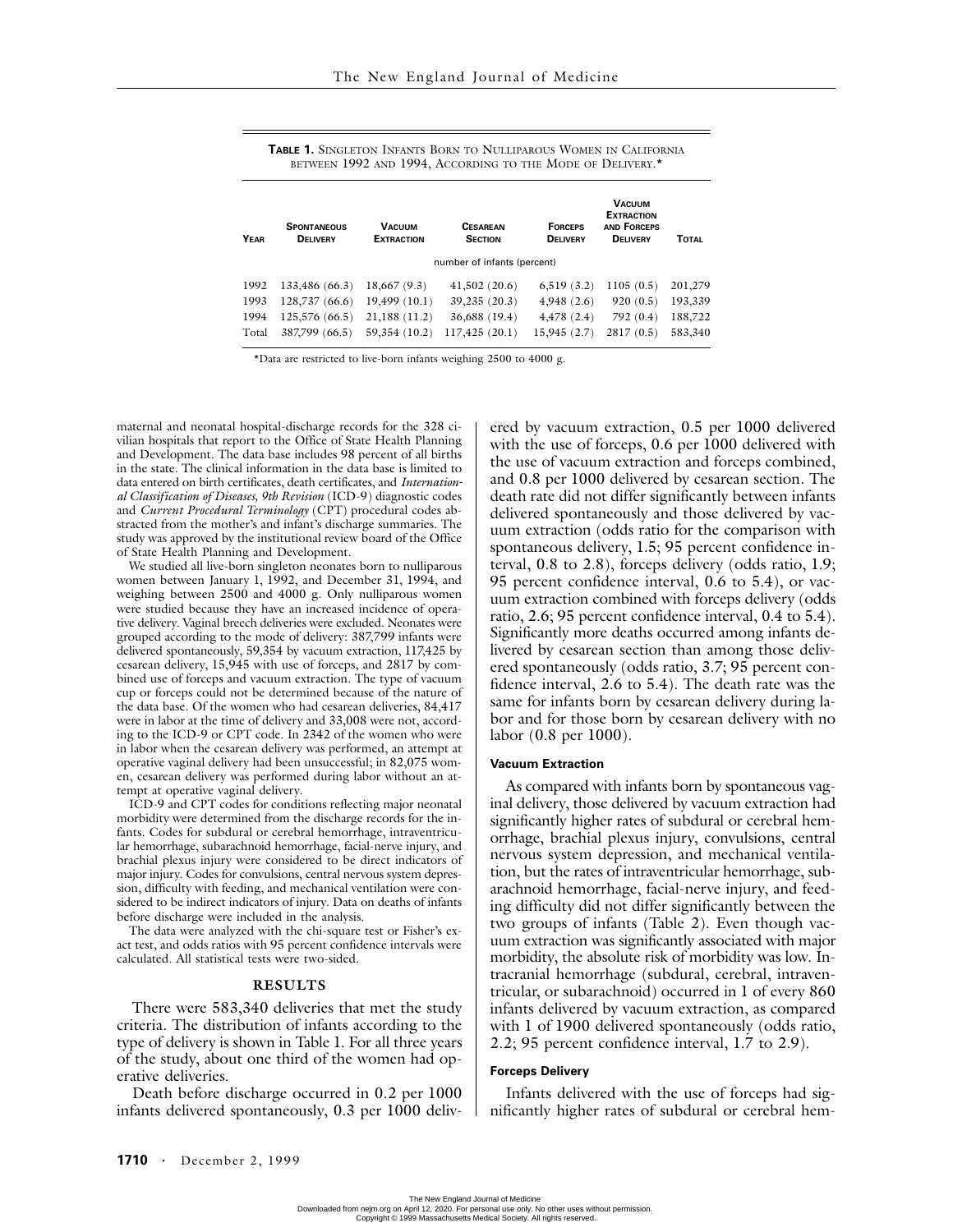| <b>CONDITION</b>                   | SPONTANEOUS (N=387,799) | VACUUM (N=59,354) |                   | FORCEPS $(N=15,945)$ |                   | VACUUM AND FORCEPS (N=2817) |                   |  |
|------------------------------------|-------------------------|-------------------|-------------------|----------------------|-------------------|-----------------------------|-------------------|--|
|                                    | Incidence               | Incidence         | <b>Odds Ratio</b> | Incidence            | <b>Odds Ratio</b> | Incidence                   | <b>Odds Ratio</b> |  |
| Subdural or cerebral<br>hemorrhage | 2.9                     | 8.0               | $2.7(1.9-3.9)$    | 9.8                  | $3.4(1.9-5.9)$    | 21.3                        | $7.3(2.9-17.2)$   |  |
| Intraventricular<br>hemorrhage     | 1.1                     | 1.5               | $1.4(0.7-3.0)$    | 2.6                  | $2.5(0.9-6.9)$    | 3.7                         | $3.5(1.5-25.2)$   |  |
| Subarachnoid<br>hemorrhage         | 1.3                     | $2.2\,$           | $1.7(0.9-3.2)$    | 3.3                  | $2.5(0.9-6.6)$    | 10.7                        | $8.2(2.1-27.4)$   |  |
| Facial-nerve injury                | 3.3                     | 4.6               | $1.7(0.9-2.1)$    | 45.4                 | $13.6(10.0-18.4)$ | 28.5                        | $8.5(3.9-18.0)$   |  |
| Brachial plexus injury             | 7.7                     | 17.6              | $2.3(1.8-2.9)$    | 25.0                 | $3.2(2.3-4.6)$    | 46.4                        | $6.0(3.3-10.7)$   |  |
| Convulsions                        | 6.4                     | 11.7              | $1.8(1.4-2.4)$    | 9.8                  | $1.6(0.9-2.7)$    | 24.9                        | $3.9(1.7-8.6)$    |  |
| CNS depression                     | 3.1                     | 9.2               | $2.9(2.1-4.1)$    | 5.2                  | $1.4(0.6-2.8)$    | 21.3                        | $6.9(2.7-16.2)$   |  |
| Feeding difficulty                 | 68.5                    | 72.1              | $1.1(1.0-1.2)$    | 74.6                 | $1.1(0.9-1.3)$    | 60.7                        | $0.9(0.5-1.5)$    |  |
| Mechanical ventilation             | 25.8                    | 39.1              | $1.5(1.3-1.8)$    | 45.4                 | $1.8(1.4-2.3)$    | 50.0                        | $1.9(1.1-3.4)$    |  |

|  |  |  | <b>TABLE 2.</b> INCIDENCE OF MAIOR NEONATAL MORBIDITY AND RISK ASSOCIATED WITH OPERATIVE PROCEDURES |  |  |
|--|--|--|-----------------------------------------------------------------------------------------------------|--|--|
|  |  |  | AS COMPARED WITH SPONTANEOUS DELIVERY.*                                                             |  |  |

|                                    | <b>CESAREAN</b>     |                   |                                      |                   |                                                                     |                    |                                                                              |                   |                       |                   |
|------------------------------------|---------------------|-------------------|--------------------------------------|-------------------|---------------------------------------------------------------------|--------------------|------------------------------------------------------------------------------|-------------------|-----------------------|-------------------|
|                                    | TOTAL $(N=117,425)$ |                   | <b>DURING LABOR</b><br>$(N=84, 417)$ |                   | DURING LABOR, FAILED<br>VAGINAL DELIVERY<br>$(N=2342)$ <sup>+</sup> |                    | DURING LABOR, NO<br>ATTEMPT AT VAGINAL<br>DELIVERY $(N=82,075)$ <sup>+</sup> |                   | NO LABOR $(N=33,008)$ |                   |
|                                    | Inci-<br>dence      | <b>Odds Ratio</b> | Inci-<br>dence                       | <b>Odds Ratio</b> | Inci-<br>dence                                                      | <b>Odds Ratio</b>  | Inci-<br>dence                                                               | <b>Odds Ratio</b> | Inci-<br>dence        | <b>Odds Ratio</b> |
| Subdural or cerebral<br>hemorrhage | 6.7                 | $2.3(1.7-3.1)$    | 7.4                                  | $2.5(1.8-3.4)$    | 25.7                                                                | $8.8(3.9-19.9)$    | 6.8                                                                          | $2.3(1.7-3.2)$    | 4.1                   | $1.4(0.8-2.6)$    |
| Intraventricular<br>hemorrhage     | 2.1                 | $2.0(1.2-3.3)$    | 2.5                                  | $2.3(1.4-4.0)$    | 0.0                                                                 | $0.0(0.0-1.1)$     | 2.6                                                                          | $2.4(1.4-4.1)$    | 0.8                   | $0.6(0.1-2.5)$    |
| Subarachnoid<br>hemorrhage         | 0.9                 | $0.7(0.4-1.4)$    | 1.2                                  | $0.9(0.4-1.9)$    | 4.3                                                                 | $3.3(0.5-23.9)$    | 1.1                                                                          | $0.9(0.4-1.7)$    | 0.0                   | $0.0(0.0-19.7)$   |
| Facial-nerve injury                | 3.5                 | $1.1(0.7-1.5)$    | 3.1                                  | $0.9(0.6-1.4)$    | 12.8                                                                | $3.8(1.2 - 12.1)$  | 2.8                                                                          | $0.8(0.5-1.3)$    | 4.9                   | $1.5(0.8-2.6)$    |
| Brachial plexus injury             | 3.0                 | $0.4(0.3-0.5)$    | 1.8                                  | $0.2(0.1-0.4)$    | 8.6                                                                 | 1.1 $(0.3-4.4)$    | 1.6                                                                          | $0.2(0.1-0.4)$    | 4.1                   | $0.5(0.3-1.0)$    |
| Convulsions                        | 18.7                | $2.9(2.4-3.6)$    | 21.3                                 | $3.3(2.8-4.1)$    | 68.8                                                                | $10.8(6.5 - 17.8)$ | 19.9                                                                         | $3.1(2.6-3.8)$    | 8.6                   | $1.4(0.9-2.1)$    |
| CNS depression                     | 8.9                 | $2.9(2.2 - 3.7)$  | 9.6                                  | $3.1(2.3-4.1)$    | 17.1                                                                | $5.5(1.7-15.5)$    | 9.4                                                                          | $3.0(2.3-4.0)$    | 6.7                   | $2.2(1.3-3.6)$    |
| Feeding difficulty                 | 114.7               | $1.7(1.6-1.8)$    | 117.2                                | $1.7(1.6-1.8)$    | 94.8                                                                | $1.4(0.9-2.1)$     | 117.9                                                                        | $1.7(1.6-1.8)$    | 106.3                 | $1.6(1.4-1.8)$    |
| Mechanical ventilation             | 96.0                | $3.7(3.4-4.1)$    | 103.2                                | $4.0(3.6-4.3)$    | 156.1                                                               | $6.0(4.3-8.3)$     | 101.7                                                                        | $2.6(2.2-3.0)$    | 71.3                  | $2.8(2.4-3.3)$    |

\*The incidence is expressed as the number of cases per 10,000 infants. Numbers in parentheses are 95 percent confidence intervals. CNS denotes central nervous system.

†Vaginal delivery refers to delivery with the use of vacuum extraction, forceps, or both.

orrhage, facial-nerve injury, brachial plexus injury, and mechanical ventilation than did infants delivered spontaneously (Table 2). As compared with vacuum extraction, forceps delivery was significantly associated only with facial-nerve injury (Table 3). Intracranial hemorrhage was significantly more frequent in infants delivered with the use of forceps (1 of every 664) than in those delivered spontaneously (odds ratio, 2.9; 95 percent confidence interval, 1.8 to 4.4), but the incidence in infants delivered with the use of forceps did not differ significantly from that in infants delivered by vacuum extraction (odds ratio, 1.3; 95 percent confidence interval, 0.8 to 2.1).

#### **Vacuum Extraction and Forceps Delivery**

As compared with spontaneous delivery, vacuum extraction combined with forceps delivery was associated with significantly higher rates of subdural or cerebral hemorrhage, intraventricular hemorrhage, subarachnoid hemorrhage, facial-nerve injury, brachial plexus injury, convulsions, central nervous system depression, and mechanical ventilation (Table 2). The combination of vacuum extraction and forceps delivery was associated with significantly higher rates of subdural or cerebral hemorrhage, subarachnoid hemorrhage, facial-nerve injury, and brachial plexus injury than was vacuum extraction alone (Table 3). Intracranial hemorrhage occurred in 1 of every 256 infants delivered by vacuum extraction with forceps delivery, a rate that was 7.4 times (95 percent confidence interval, 3.9 to 14.0) the rate associated with spontaneous delivery and 3.4 times (95 percent confidence interval, 1.7 to 6.6) that associated with vacuum extraction alone.

## **Cesarean Delivery**

As compared with spontaneous delivery, cesarean delivery was associated with significantly higher rates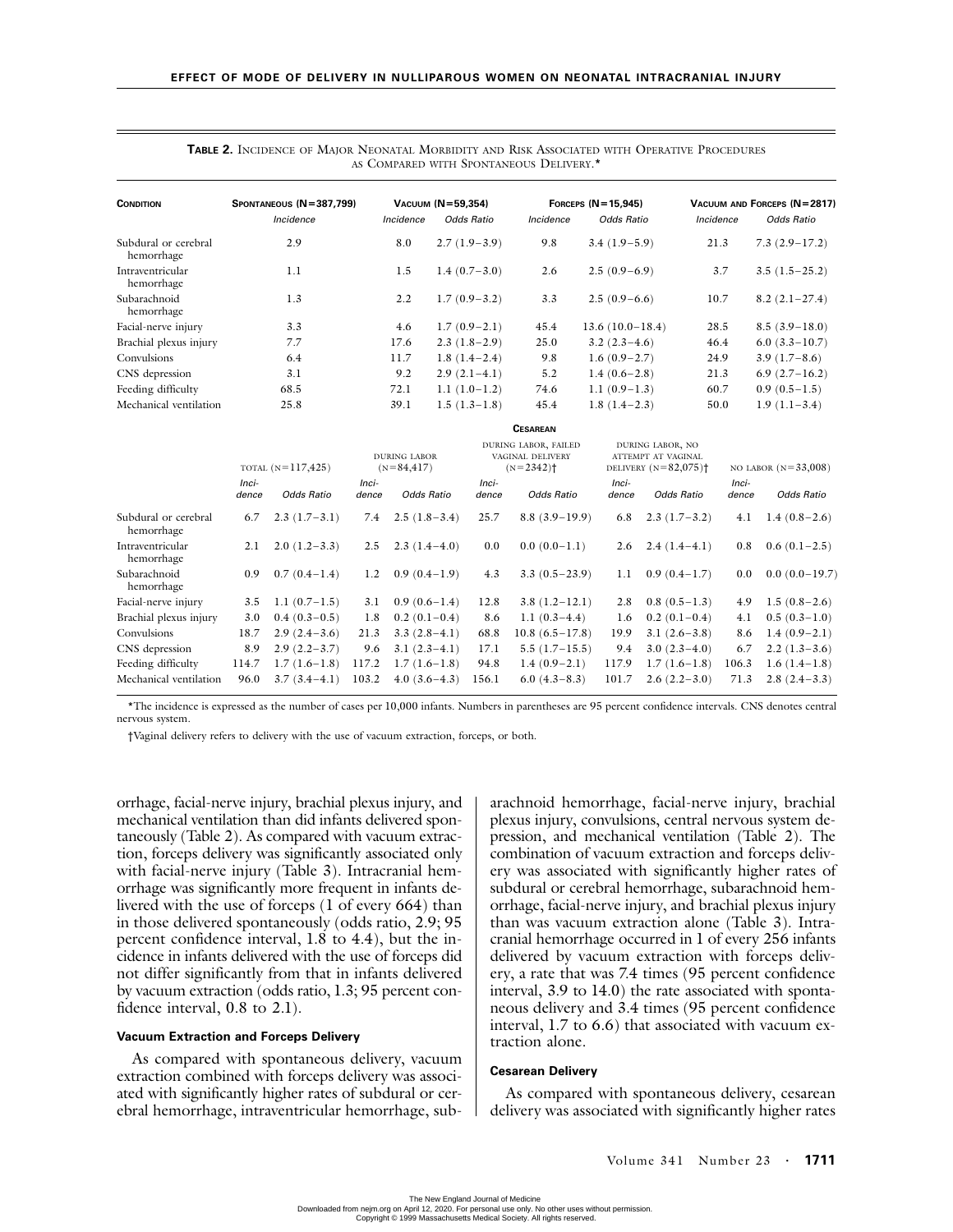| <b>CONDITION</b>                | VACUUM (N=59.354)                    |                                                                     | FORCEPS $(N = 15.945)$                                                       | <b>VACUUM AND FORCEPS</b><br>$(N=2817)$ |                          |  |
|---------------------------------|--------------------------------------|---------------------------------------------------------------------|------------------------------------------------------------------------------|-----------------------------------------|--------------------------|--|
|                                 | Incidence                            | Incidence                                                           | <b>Odds Ratio</b>                                                            | Incidence                               | <b>Odds Ratio</b>        |  |
| Subdural or cerebral hemorrhage | 8.0                                  | 9.8                                                                 | $1.2(0.7-2.2)$                                                               | 21.3                                    | $2.7(1.2-6.3)$           |  |
| Intraventricular hemorrhage     | 1.5                                  | 2.6                                                                 | $1.7(0.5-5.6)$                                                               | 3.7                                     | $2.4(0.3-19.1)$          |  |
| Subarachnoid hemorrhage         | 2.2                                  | 3.3                                                                 | $1.5(0.5-4.2)$                                                               | 10.7                                    | $4.8$ $(1.4-20.0)$       |  |
| Facial-nerve injury             | 4.6                                  | 45.4                                                                | $9.9(6.3 - 15.4)$                                                            | 28.5                                    | $6.2$ $(2.8-13.7)$       |  |
| Brachial plexus injury          | 17.6                                 | 24.9                                                                | $1.4(1.0-2.1)$                                                               | 46.4                                    | $2.6(1.4-4.8)$           |  |
| Convulsions                     | 11.7                                 | 9.8                                                                 | $0.8(0.5-1.5)$                                                               | 24.9                                    | $2.1(1.0-4.6)$           |  |
| CNS depression                  | 9.2                                  | 5.2                                                                 | $0.6(0.3-1.2)$                                                               | 21.3                                    | $2.3(1.0-5.4)$           |  |
| Feeding difficulty              | 72.1                                 | 74.6                                                                | $1.0(0.8-1.3)$                                                               | 60.7                                    | $0.8$ $(0.5-1.4)$        |  |
| Mechanical ventilation          | 39.1                                 | 45.4                                                                | $1.2(0.9-1.5)$                                                               | 50.0                                    | $1.3(0.8-2.2)$           |  |
|                                 |                                      |                                                                     | <b>CESAREAN</b>                                                              |                                         |                          |  |
|                                 | <b>DURING LABOR</b><br>$(N=84, 417)$ | DURING LABOR, FAILED<br>VAGINAL DELIVERY<br>$(N=2342)$ <sup>+</sup> | DURING LABOR, NO ATTEMPT<br>AT VAGINAL DELIVERY<br>$(N=82,075)$ <sup>+</sup> |                                         | NO LABOR<br>$(N=33,008)$ |  |

#### **TABLE 3.** INCIDENCE OF MAJOR NEONATAL MORBIDITY AND RISK ASSOCIATED WITH OTHER OPERATIVE PROCEDURES AS COMPARED WITH VACUUM EXTRACTION.\*

|                                 | <b>DURING LABOR</b><br>$(N=84,417)$ |                   | DURING LABOR, FAILED<br>VAGINAL DELIVERY<br>$(N=2342)$ <sup>+</sup> |                   |                                                  | DURING LABOR, NO ATTEMPT |                          |                   |
|---------------------------------|-------------------------------------|-------------------|---------------------------------------------------------------------|-------------------|--------------------------------------------------|--------------------------|--------------------------|-------------------|
|                                 |                                     |                   |                                                                     |                   | AT VAGINAL DELIVERY<br>$(N=82,075)$ <sup>+</sup> |                          | NO LABOR<br>$(N=33,008)$ |                   |
|                                 | Incidence                           | <b>Odds Ratio</b> | Incidence                                                           | <b>Odds Ratio</b> | Incidence                                        | <b>Odds Ratio</b>        | Incidence                | <b>Odds Ratio</b> |
| Subdural or cerebral hemorrhage | 7.4                                 | $0.9(0.6-1.4)$    | 25.7                                                                | $3.2(1.4-7.5)$    | 6.8                                              | $0.9(0.6-1.3)$           | 4.1                      | $0.5(0.3-1.0)$    |
| Intraventricular hemorrhage     | 2.5                                 | $1.6(0.8-3.6)$    | 0.0                                                                 | $0.0(0.0-14.9)$   | 2.6                                              | $1.7(0.8-3.6)$           | 0.8                      | $0.3(0.1-1.3)$    |
| Subarachnoid hemorrhage         | 1.2                                 | $0.5(0.2-1.2)$    | 4.3                                                                 | $1.9(0.3 - 14.8)$ | 1.1                                              | $0.5(0.2-1.2)$           | 0.0                      | $0.0(0.0-0.7)$    |
| Facial-nerve injury             | 3.1                                 | $0.7(0.4-1.2)$    | 12.8                                                                | $2.8(0.9-9.2)$    | 2.8                                              | $0.6(0.4-1.1)$           | 4.9                      | $1.1(0.5-2.1)$    |
| Brachial plexus injury          | 1.8                                 | $0.1(0.1-0.2)$    | 8.6                                                                 | $0.5(0.1-2.0)$    | 1.6                                              | $0.1(0.1-0.2)$           | 4.1                      | $0.2$ $(0.1-0.5)$ |
| Convulsions                     | 21.3                                | $1.8(1.4-2.4)$    | 68.8                                                                | $5.9(3.4-10.1)$   | 19.9                                             | $1.7(1.3-2.3)$           | 8.6                      | $0.7(0.5-1.2)$    |
| CNS depression                  | 9.6                                 | $1.1(0.7-1.5)$    | 17.1                                                                | $1.9(0.7-5.2)$    | 9.4                                              | $1.0(0.7-1.5)$           | 6.7                      | $0.7(0.4-1.3)$    |
| Feeding difficulty              | 117.2                               | $1.6(1.4-1.8)$    | 94.8                                                                | $1.3(0.9-2.1)$    | 117.9                                            | $1.6(1.5-1.8)$           | 106.3                    | $1.5(1.3-1.7)$    |
| Mechanical ventilation          | 103.2                               | $2.6(2.3-3.0)$    | 156.1                                                               | $4.0(2.8-5.6)$    | 101.7                                            | $2.6(2.2-3.0)$           | 71.3                     | $1.8(1.5-2.2)$    |
|                                 |                                     |                   |                                                                     |                   |                                                  |                          |                          |                   |

\*The incidence is expressed as the number of cases per 10,000 infants. Numbers in parentheses are 95 percent confidence intervals. CNS denotes central nervous system.

†Vaginal delivery refers to delivery with the use of vacuum extraction, forceps, or both.

of subdural or cerebral hemorrhage, intraventricular hemorrhage, convulsions, central nervous system depression, feeding difficulty, and mechanical ventilation but a lower rate of brachial plexus injury (Table 2). Cesarean delivery performed during labor was associated with significantly higher rates of subdural or cerebral hemorrhage, intraventricular hemorrhage, convulsions, central nervous system depression, feeding difficulty, and mechanical ventilation than was spontaneous delivery (Table 2). As compared with vacuum extraction, cesarean delivery during labor was associated with significantly higher rates of convulsions, feeding difficulty, and mechanical ventilation but not with significantly higher rates of intracranial hemorrhage (Table 3). Intracranial hemorrhage occurred in 1 of every 907 infants born by cesarean delivery during labor, a rate that was 2.1 times (95 percent confidence interval, 1.6 to 2.7) the rate associated with spontaneous delivery but that did not differ significantly from the rate associated with vacuum extraction (odds ratio, 0.9; 95 percent confidence interval, 0.7 to 1.3) or forceps delivery (odds ratio, 0.7; 95 percent confidence interval, 0.4 to 1.1).

The rates of subdural or cerebral hemorrhage, facial-nerve injury, convulsions, central nervous system depression, and mechanical ventilation were significantly higher in infants delivered by cesarean section after a failed attempt at operative vaginal delivery (i.e., vacuum extraction, forceps delivery, or both) than in those delivered spontaneously (Table 2). As compared with vacuum extraction, cesarean delivery after a failed attempt at operative vaginal delivery was associated with significantly higher rates of subdural or cerebral hemorrhage, convulsions, and mechanical ventilation (Table 3). Intracranial hemorrhage occurred in 1 of every 334 infants delivered by cesarean section after a failed attempt at operative vaginal delivery, a rate that was 5.7 times (95 percent confidence interval, 2.5 to 12.5) the rate associated with spontaneous delivery, 2.6 times (95 percent confidence interval, 1.1 to 5.8) that associated with vacuum extraction, and 2.9 times (95 percent confidence interval, 1.2 to 6.4) that associated with cesarean delivery during labor with no attempt at operative vaginal delivery.

As compared with spontaneous delivery, cesarean delivery during labor with no attempt at operative vag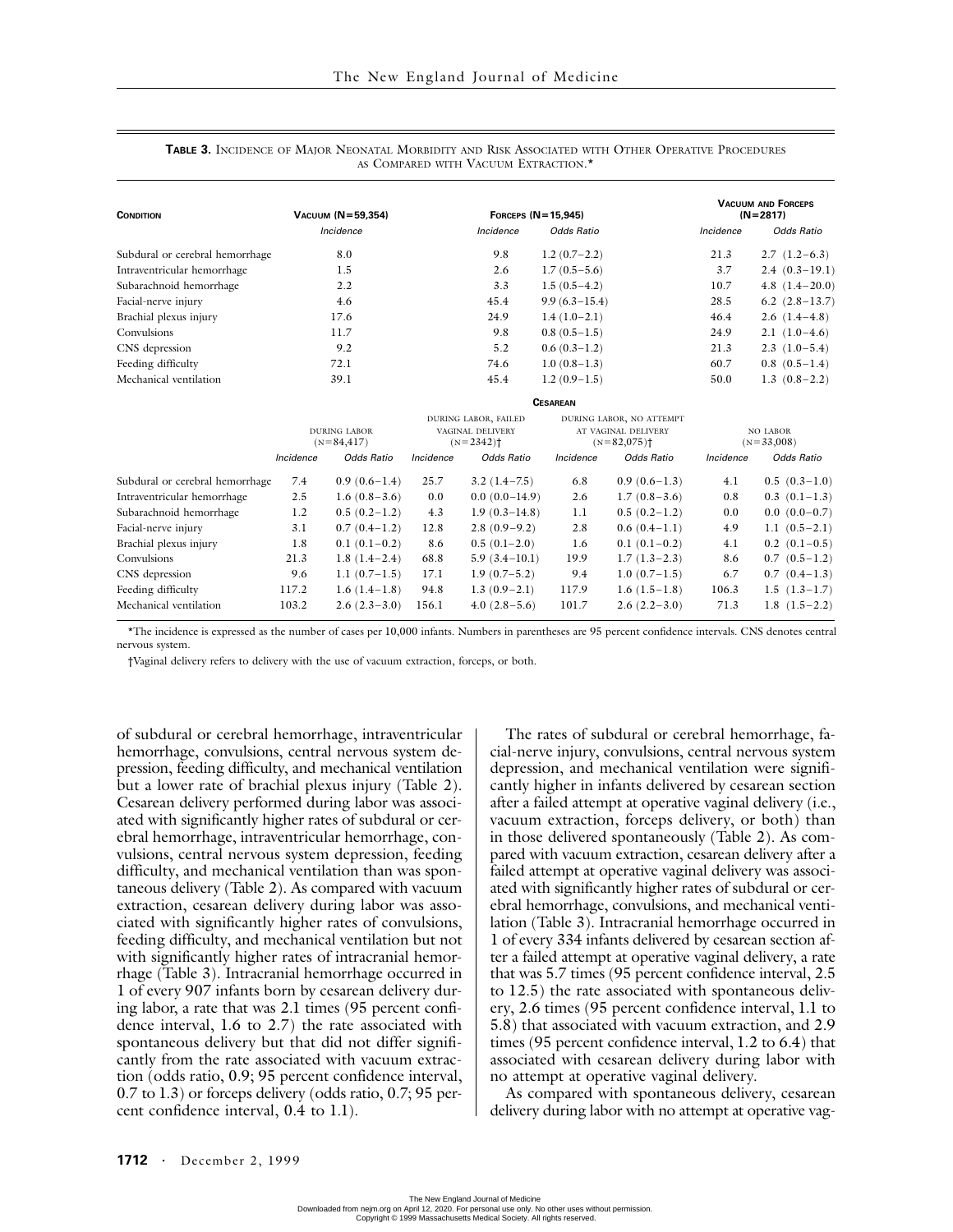inal delivery was associated with significantly higher rates of subdural or cerebral hemorrhage, intraventricular hemorrhage, convulsions, central nervous system depression, feeding difficulty, and mechanical ventilation (Table 2). Infants delivered by cesarean section during labor with no attempt at operative vaginal delivery had significantly higher rates of convulsions, feeding difficulty, and mechanical ventilation than did infants delivered by vacuum extraction (Table 3). Intracranial hemorrhage occurred in 1 of every 954 infants delivered by cesarean section during labor with no attempt at operative vaginal delivery, a rate that was 2.0 times (95 percent confidence interval, 1.5 to 2.6) the rate associated with spontaneous delivery but no higher than that associated with vacuum extraction (odds ratio, 0.9; 95 percent confidence interval, 0.7 to 1.3).

Infants delivered by cesarean section with no labor had significantly higher rates of central nervous system depression, feeding difficulty, and mechanical ventilation than did infants delivered spontaneously (Table 2). Intracranial hemorrhage occurred in 1 of every 2750 infants delivered by cesarean section with no labor, a rate that did not differ significantly from the rate associated with spontaneous delivery (odds ratio, 0.7; 95 percent confidence interval, 0.4 to 1.3) but that was significantly lower than the rates associated with vacuum extraction (odds ratio, 0.3; 95 percent confidence interval, 0.2 to 0.6), forceps delivery (odds ratio, 0.2; 95 percent confidence interval, 0.1 to 0.5), and cesarean delivery during labor (odds ratio, 0.3; 95 percent confidence interval, 0.2 to 0.6).

# **DISCUSSION**

We found that the rates of intracranial hemorrhage were low with all modes of delivery but were higher with vacuum extraction, forceps delivery, and cesarean delivery during labor than with spontaneous vaginal delivery. The rates for the three types of operative delivery were similar. There was an incremental increase in the rate of intracranial hemorrhage if more than one method of delivery was used. The frequency of intracranial hemorrhage in infants born by cesarean delivery during labor with no attempt at operative vaginal delivery did not differ significantly from the frequency in infants born by operative vaginal delivery, and the frequency of hemorrhage was similar in infants born by cesarean delivery with no labor and those delivered spontaneously. These findings suggest that the method of delivery is not necessarily the primary factor associated with intracranial hemorrhage.

In a 1979 review of 15 studies involving a total of 7124 infants delivered by vacuum extraction with the Malmström extractor, the incidence of intracranial hemorrhage was 1 in 286 infants.12 This rate is three times the rate in our study (1 in 860), probably because of the use of the metal Malmström cup, the longer period of neonatal observation (since maternal hospitalizations were longer), or the lower rate of cesarean delivery for fetal indications in the earlier era. The rate of intracranial hemorrhage decreased after the introduction of plastic cups for vacuum extraction. Since 1989, seven studies involving a total of 1265 infants have reported no intracranial hemorrhages,<sup>18-24</sup> findings that are consistent with the incidence of less than 1 percent in our study.

We are unaware of any study that has conclusively demonstrated that vacuum extraction is safer than forceps delivery or vice versa. In our study, the only substantial difference between them was that forceps delivery was associated with a higher rate of facialnerve injury. This injury is caused by the pressure of the forceps blade on the facial nerve, and it is usually transient.

Since both vacuum extraction and forceps delivery involve placing an instrument on the head of the fetus, one would intuitively think that intracranial hemorrhage could be associated with vacuum extraction or forceps delivery but not with cesarean delivery. However, our study showed that cesarean delivery performed during labor, with or without a previous attempt at operative vaginal delivery, was associated with a higher rate of intracranial hemorrhage than was spontaneous vaginal delivery, whereas the rate of hemorrhage associated with cesarean delivery without labor did not differ significantly from the rate associated with spontaneous delivery.

Since cesarean delivery during labor was associated with increased rates of intracranial hemorrhage and other complications, a substantial proportion of the morbidity associated with operative vaginal delivery may be due to an underlying abnormality of labor rather than to the procedure. Most cesarean deliveries in nulliparous women are performed because of an arrest of labor, and operative vaginal deliveries are often performed after a long second stage of labor. Thus, the underlying risk factor may be a long, dysfunctional labor. Another confounding factor may be the position of the fetal head in the maternal pelvis. Operative delivery is often required when the head of the fetus is not descending through the pelvis correctly, because of either an oblique position or poor flexion. Thus, an intracranial injury associated with any type of operative delivery may be due to dysfunctional labor rather than to the operative intervention.

A strength of our study is that the data reflect the experience and skills of many practitioners. The results indicate that vacuum extraction and forceps delivery are associated with an irreducible component of morbidity among infants of normal birth weight, because the rate of intracranial injuries was not significantly lower in infants born by cesarean delivery during labor than in those delivered by vacuum extraction or with use of forceps. Other strengths are